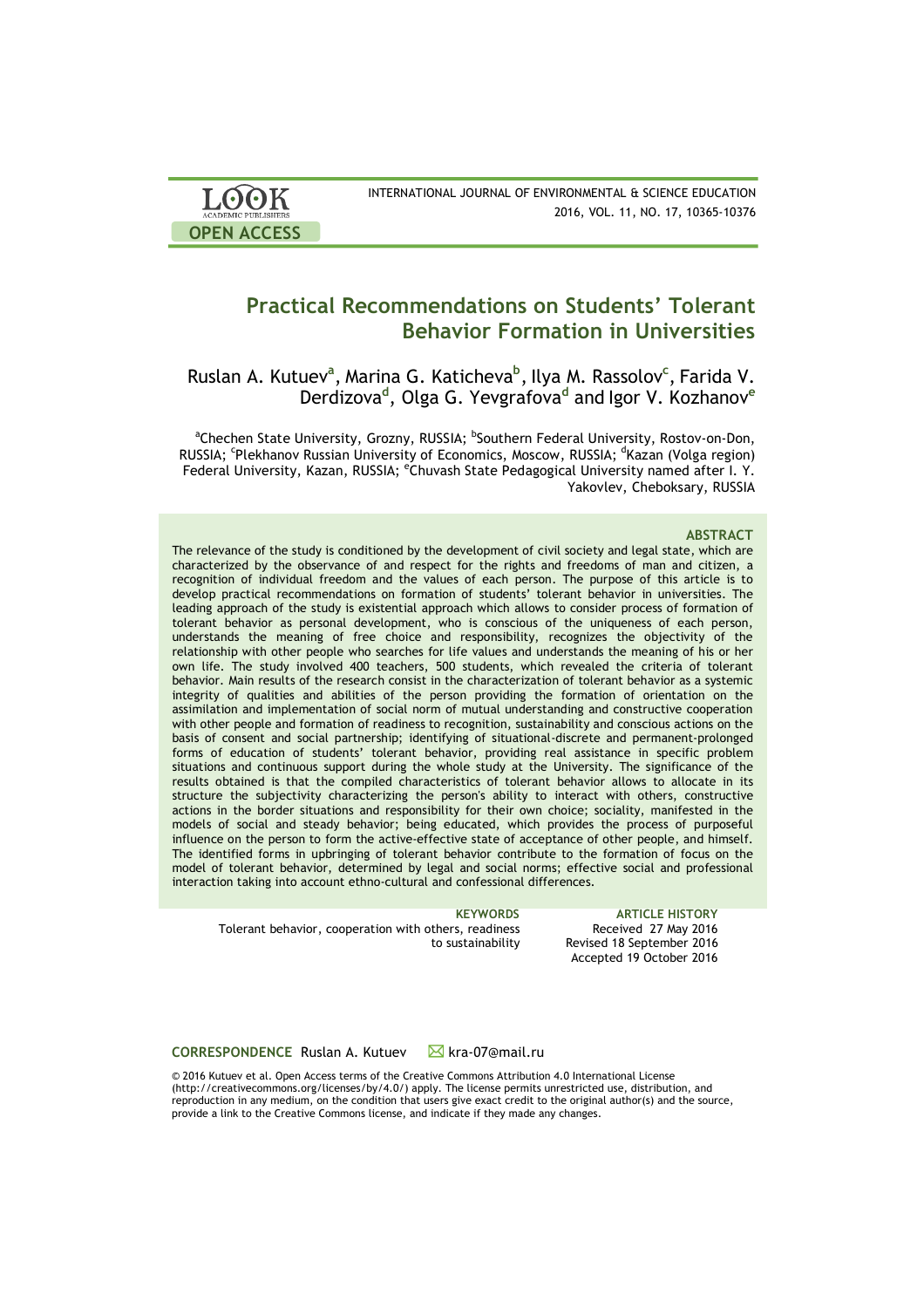## **Introduction**

The relevance of the study is conditioned by the development of civil society and legal state, which are characterized by the observance of and respect for the rights and freedoms of man and citizen, a recognition of individual freedom and the value of each person. In 1995, the States- members of the United Nations in Paris at the twenty-eighth session of the General conference, adopted and solemnly proclaimed the Declaration of principles on tolerance, adopted by resolution 5.61 of the General conference of UNESCO (Declaration of principles on tolerance, 2016). UN Declaration emphasizes that tolerance means: (1) respect, acceptance and appreciation of the rich diversity of our world's cultures, forms of expression and ways of manifestations of human individuality; (2) active attitude prompted by recognition of universal human rights and fundamental freedoms, pluralism, democracy and the rule of law; (3) moral duty, a political and legal requirement, the virtue that makes possible to reach the peace and contributes to the replacement of culture of war by culture of peace. The adoption of this Declaration actualizes the attention to tolerance as a scientific category and the phenomenon of social reality. In science, the tolerance becomes to be positioned as a mechanism to support and develop different systems' diversity of human existence that expands the range of capabilities of these systems in a variety of unpredictable situations and their stability (Tishkov, 1997). As a phenomenon of social reality, the tolerance provides a tolerance for others ' opinions, belief, behavior (Zolotukhin, 2001). The special attention should be given to the problem of formation of tolerant behavior among young people. Youth because of their social characteristics and sharp perception of the environment is the most vulnerable to destructive influences and formation of radical views and beliefs. To the negative characteristics of the youth environment can be referred the brutality, the emergence of extremist organizations (Vasil'yeva, 2009). Therefore, the basic idea of tolerance is the need to instill to each person the values of human dignity and the inviolability of the human personality. F. Major (1998) (Director-General of UNESCO, 1987- 1999) formulated following principles of tolerance: education of openness and understanding of other peoples, of the diversity of their cultures and history; training in the understanding of non-violence, peaceful means for resolving disagreements and conflicts; instilling the ideas of altruism and respect for others, solidarity and belonging, which are based on awareness and adoption of its own identity and ability to recognize the multiplicity of human existence in different cultures and social contexts. In Russia, the actualization of problem of students' tolerant behavior formation is also driven by inclusion of universities in the education clusters (Lunev et al., 2016). It requires the active involvement of students in educational-professional activities in multi-ethnic, multi-religious groups. The purpose of this paper is to develop practical recommendations on formation of tolerant behavior of students in universities.

### **Research methodology**

The leading approach of the study is the existential approach which allows to consider process of formation of tolerant behavior as personal development, who is conscious of the uniqueness of each person, understands the meaning of free choice and responsibility, recognizes the objectivity of the relationship with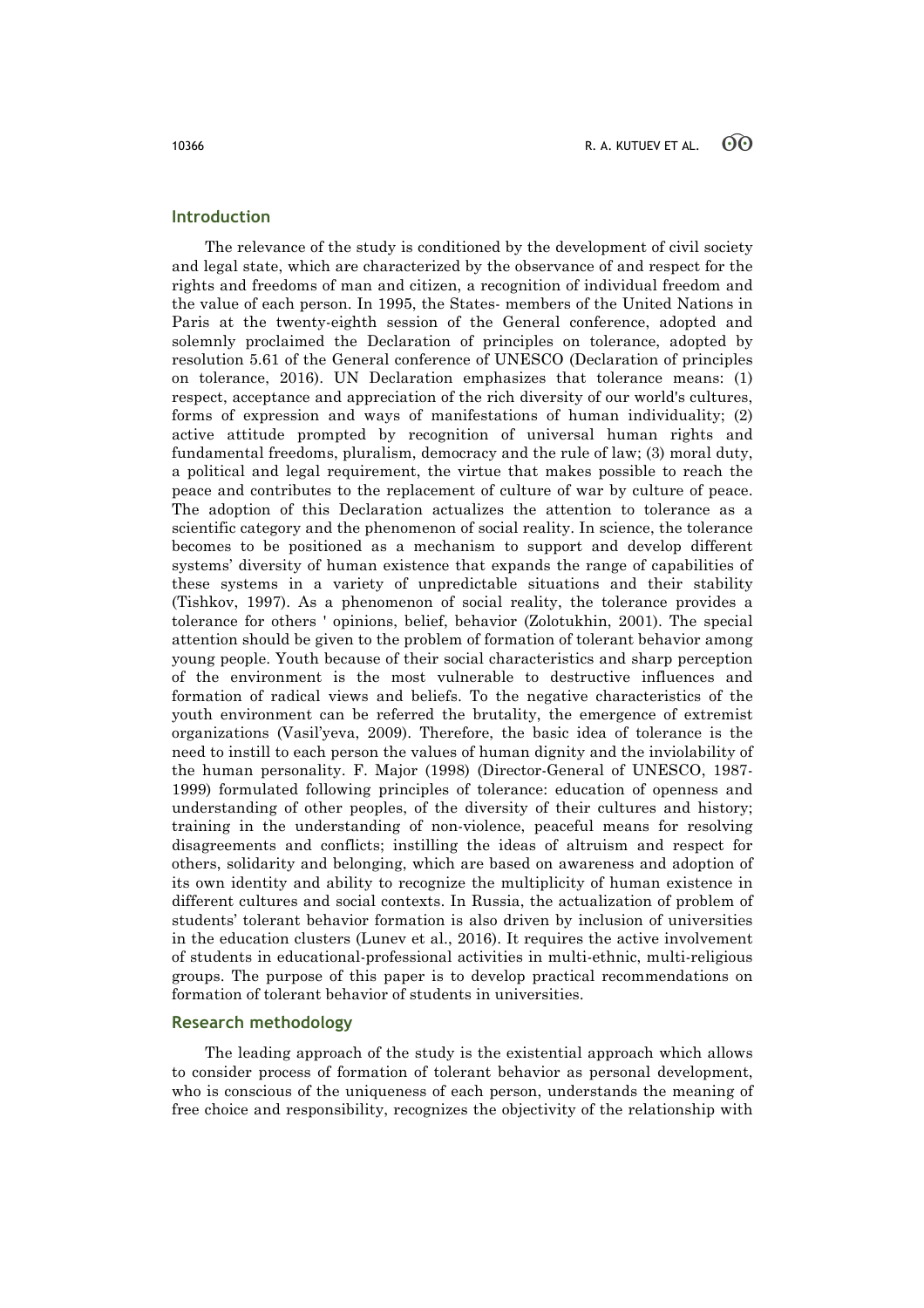other people, who searches for life values and understands the meaning of his or her life. One of the founders of the existential approach is V. Frankl (1990). In his famous work "Man's search for meaning" V. Frankl (1990) writes that the meaning cannot be invented, it is impossible to give, meaning cannot be created. The meaning can only be found on the background of reality. In education the main idea of the existential approach is the formation of a man who knows how to live life on the basis of an existential choice, who is aware of the meaning of life and implements himself in accordance with that selection and who is included in the live co-existential activity. Person independently searches for the meaning in each situation. Therefore, the teacher can only accompany the student in the process of forming the ability of tolerant behavior. Experience shows that it is impossible to teach or make be tolerant the students. Они должны обрести личностно-значимый смысл толерантности. They need to find personal meaning of tolerance. During research the following methods were used: theoretical (analysis, synthesis, generalization, systematization, scientific dialogue); sociological (observation, interviews, questionnaires).

# **Results**

The main results of this study are: 1) characterization of tolerant behavior; 2) forms of upbringing of tolerant behavior of students; 3) experimental verification of forms of students' tolerant behavior upbringing.

# *Characteristics of tolerant behavior*

It is found that tolerance is a metasubject concept. In philosophy tolerance is often presented as a moral norm, part of the system of ideology of the ruling party or another social group, the neutral norm, without which the social action is impossible, because it provides it with a sense of purpose, generic, formal standard, supporting practical discourse and a part of the system of values of one of the agreements, for example, traditional one (Zolotukhin, 2001). In the psychological Sciences tolerance is regarded as a quality (property), position, the ability of the individual (Gajdukova, 2010). In social and political Sciences tolerance is seen as the active position of self-restraint and deliberate noninterference, which is achieved through law and tradition, common norms of behavior, and which is characterized by voluntary consent to mutual tolerance (Tishkov, 1997). In pedagogical researches the tolerance is regarded as a resistance to differences (Ladik, 2011). Thus, the notion of sustainability in a broad sense is defined as the ability of the entity to resist efforts tending to withdraw it from the initial state of static or dynamic equilibrium. In the narrow sense, sustainability is understood as the integral quality of personality, values and cognitive construct, which is formed in the process of socialization by the interiorization of the socially fixed view norms of cultural diversity, individual differences and fundamental democratic values. Thus, the objective understanding of tolerance is possible only in the process of dialogical thinking. Dialogue is the most universal method of communication between people and their joint activities. Scientific dialogue as one of the modern methods of research provides poly-fundamentality, complementarity and the possibility of combining even of alternative, disjoint concepts and allows studying the object more fully. We propose to consider the tolerance as a systemic integrity of the qualities and abilities of the person providing the formation of orientation on the assimilation and implementation of social norms of mutual understanding and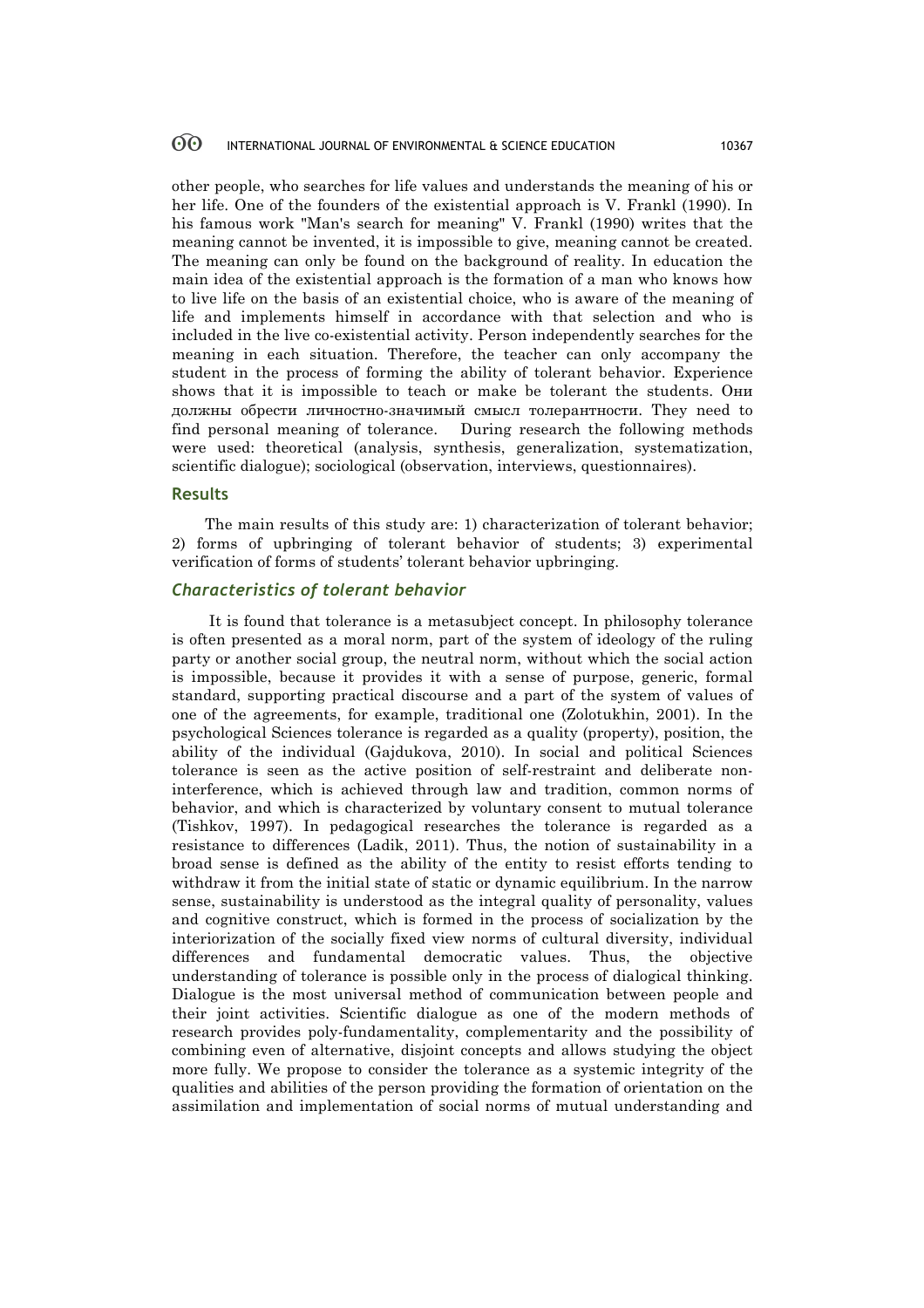constructive cooperation with other people and formation of readiness to recognition, sustainability and conscious actions on the basis of consent and social partnership.

It is clarified that in the structure of tolerance it is possible to allocate the following components:

- subjectivity, reflecting the combination of 1) qualities (self-control, calmness, friendliness, desire to accept the surrounding reality), 2) positions (tolerance, support, acceptance, trust, absence of conflict, loyalty), 3) values (freedom, humanity, tolerance) of personality and mediating interpretation of tolerance, first, as personal quality, characterizing the attitude to the values, positions, beliefs, people's behavior and expressing the desire to achieve from them mutual understanding, and to gain a personally significant sense of tolerance, and secondly, as the ability of the individual to interact with others and fruitful cooperation, constructive actions in borderline situations and responsibility for their own choices;

- sociality, manifested in the models of social and steady behavior, determined by demands of society and carried out through legal and social norms, and allowing to consider tolerance as a social norm, based on respect for the rights and freedoms of other personality and sustainability to socially safe ideas, traditions, beliefs different from their own cultural samples;

- educability, which provides the process of purposeful influence on the persons to form active-effective state of acceptance, like others so themselves, and allowing to interpret tolerance as, firstly, the readiness of the individual to the understanding and recognition, collaboration with other people, and secondly, the orientation of the personality on the assimilation and implementation of social norms, based on respect for the rights and freedoms of other personality and sustainability to socially safe ideas, traditions, beliefs different from their own cultural samples.

Between the components of tolerance various dependencies are formed (structural, causal, and other) that make possible the identification of such meaning-making aspects of the definition of tolerance as: personal qualities, abilities of personality, orientation of the personality, the readiness of the individual (see table 1).

| Structure-<br>forming<br>components | The essence of components                                                                                                                                                                                                                                                              | The meaning-making aspects<br>of definition                                                                                                                                                                                                                          |
|-------------------------------------|----------------------------------------------------------------------------------------------------------------------------------------------------------------------------------------------------------------------------------------------------------------------------------------|----------------------------------------------------------------------------------------------------------------------------------------------------------------------------------------------------------------------------------------------------------------------|
| subjectivity                        | the totality of qualities (self-<br>control, calmness,<br>friendliness, desire for<br>agreement, acceptance of the<br>surrounding reality),<br>individual psychological<br>peculiarities (tolerance,<br>support, acceptance, trust,<br>absence of conflict, loyalty) of<br>personality | personal quality (property) that<br>characterizes the attitude to<br>the values, positions, beliefs,<br>behavior of people and<br>expressed in the desire to<br>achieve from them mutual<br>understanding, to gain<br>personally significant meaning<br>of tolerance |

**Table 1.** Structure-forming components, their essence and meaning-making aspects of the definition of tolerance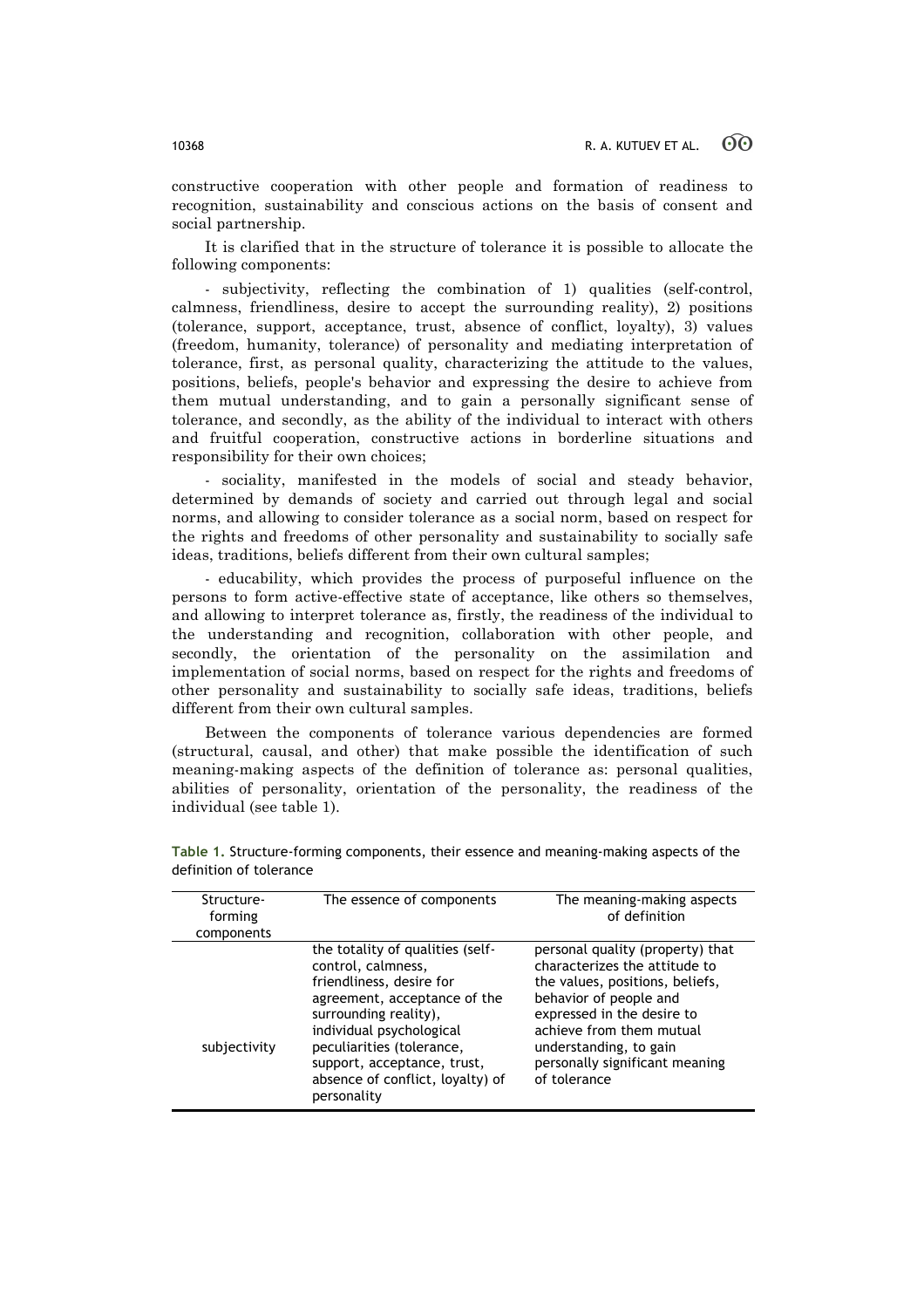|             |                                                                                                                                                                                                                                                                                                                   | individuals' ability to interact<br>with others and fruitful<br>cooperation, constructive<br>actions in borderline situations<br>and responsibility for their own<br>choices                                                                                                                   |
|-------------|-------------------------------------------------------------------------------------------------------------------------------------------------------------------------------------------------------------------------------------------------------------------------------------------------------------------|------------------------------------------------------------------------------------------------------------------------------------------------------------------------------------------------------------------------------------------------------------------------------------------------|
| sociality   | the model of socially<br>sustainable behavior,<br>determined by the demands of<br>society through legal and<br>social norms                                                                                                                                                                                       | social norm based on respect<br>for the rights and freedoms of<br>other personality and<br>sustainability to socially safe<br>ideas, traditions, beliefs,<br>different from their own<br>cultural patterns                                                                                     |
| educability | the process of purposeful<br>influence on the person to<br>form the active-effective state<br>ensuring acceptance as of<br>oneself and so of others,<br>respect for their rights and<br>freedoms, and resistance to<br>socially safe ideas, traditions,<br>beliefs, different from their<br>own cultural patterns | the readiness of the individual<br>to understand, recognize and<br>cooperate with other people                                                                                                                                                                                                 |
|             |                                                                                                                                                                                                                                                                                                                   | the orientation of the<br>personality on the assimilation<br>and implementation of social<br>norm, based on respect for the<br>rights and freedoms of other<br>personality and sustainability to<br>socially safe ideas, traditions,<br>beliefs, different from their<br>own cultural patterns |

It should be noted that tolerance is not just a conglomerate of different quality components (subjectivity, sociality, educability), but a complete dynamic system, which is a dialectical unity of qualities, attitudes, values, abilities, active-effective states of the individual and social norms, concentrated in itself the universal ideas of freedom and humanism. The formation of tolerant behavior of students provides stability of development of society and enhances the effectiveness of anti-corruption policy in universities (Zamaletdinov et al., 2016).

# *Forms of upbringing of students' tolerant behavior*

Under the form is understood an external shape, external appearance, the contours of the object, including the content (Il'ichev et al., 1983). Based on the above mentioned, the form of education of students' tolerant behavior can be seen as the external expression of the Dialogic interaction between the entities of management of educational process carried out in the prescribed manner through defined methods and tools (Kamasheva et al., 2016). It is established that in the process of education of tolerant behavior situational-discrete and permanent-long-acting forms can be distinguished.

Situational-discrete forms include real support of students in specific problem situations (educational, vocational, interpersonal, etc.). In the totality of the situation-discrete forms can be included: traditional dialogue interactions of entities of educational process to solve problems, advice and innovative publicity (messages in television or radio news, notes in Newspapers, magazines to attract public attention to the problem), the formation of a positive image of student, fundraising companies (the attraction and accumulation of funds from various sources for the financing of specific projects). It is found that situational-discrete forms: 1) promote the active rethinking by students of the content of individual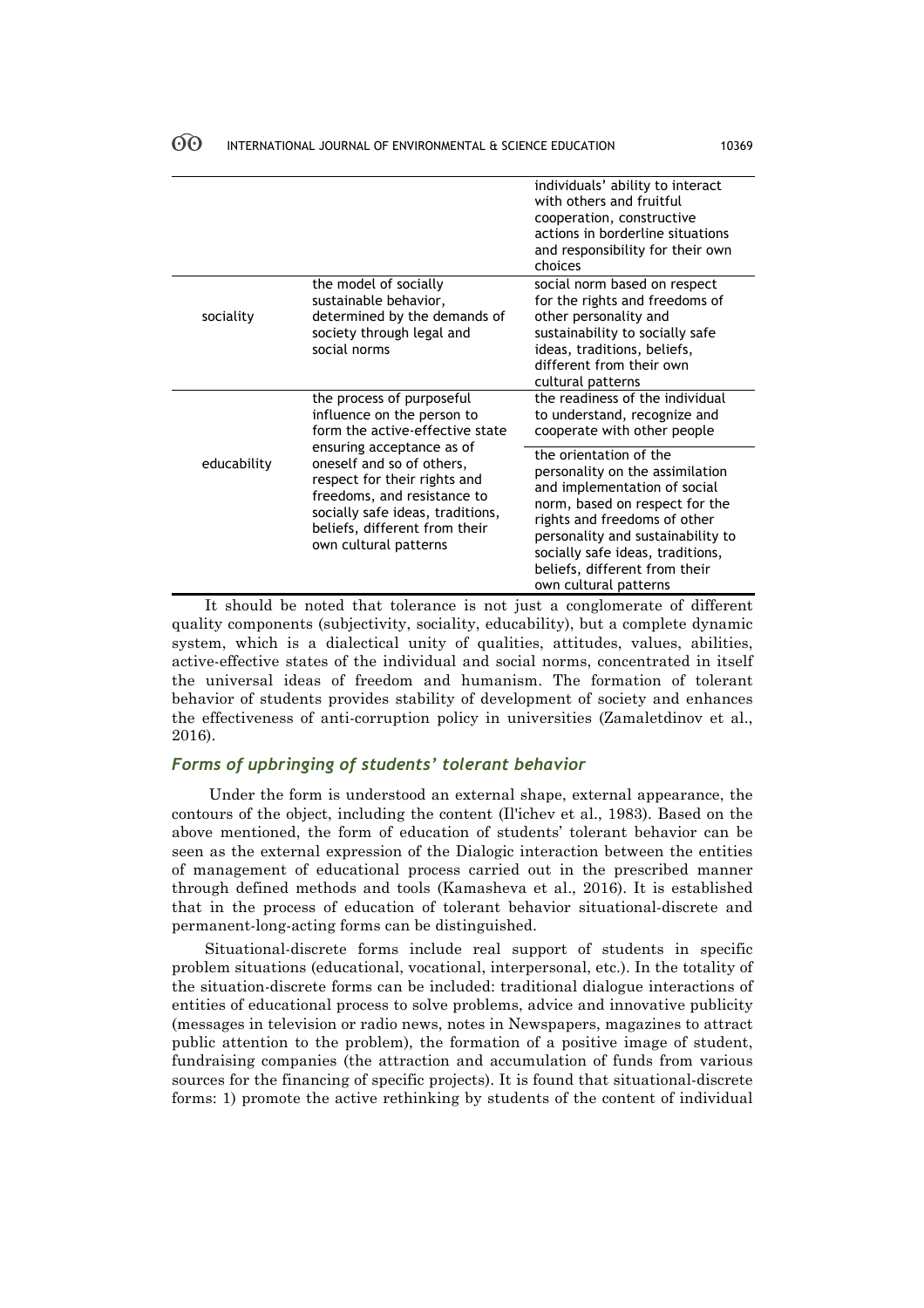consciousness and activity, as well as the formation of values attitude to honor and dignity of the individual, the social norm of mutual understanding and constructive cooperation with other people; 2) provide students with a real protection of their interests, rights and freedoms; specific assistance in the successful self-realization in educational and professional activities; care in problematic situations of interpersonal communication.

Permanent-prolonged forms of education of students' tolerant behavior provide their continuous support throughout the entire process of education at the University. The combination of permanent-prolonged forms may include, first, traditionally organized personally- and professionally significant events, psychological centers, as well as periodic information and printed materials, interactive interactions of entities of educational process on the products of educational-professional activity (Pugacheva et al., 2016a). Second, these innovative forms, such as: the construction of individual educational routes, creating of dedicated websites, targeted projects. It is established that permanent-prolonged forms: 1) provide assistance in students' awareness of values and normative imperatives of life activity and the comprehension of possibilities of tolerant behavior in process of implementing professional and civic activities; 2) contribute to the formation of attitudes on the models of tolerant behavior, determined by legal and social norms; the projecting and implementation of situations of tolerant behavior in educational and professional activities; effective social and professional interaction taking into account ethno-cultural and confessional differences (Yepaneshnikov et al., 2016).

# *Experimental verification of the forms of upbringing of students' tolerant behavior*

Experimental verification was conducted from 2014 to 2016. Experimental testing was attended by 400 teachers, 500 students of Kazan Federal University. Experimental testing took place in three stages: ascertaining, forming, and control.

The ascertaining stage in the course of the survey of teachers and students revealed their opinion about the education of students' tolerant behavior. According to teachers, the essence of the education of students' tolerant behavior is in the focused impact (83%) and correction of their behavior (99%), through such forms as consultation (85%), response on the incident in group (97%), Supervisory hours (91%). A survey of students showed that they required care in problem situations of interpersonal communication (83%), individual educational routes (82%) and real protection of their interests in educational and professional activities (71%). At this stage, teachers and students suggested criteria of tolerant behavior: cognitive, motivational, activity- based.

On the forming stage the forms of upbringing of students' tolerant behavior were tested. Volunteer center of students of Kazan Federal University was created, whose activities were aimed at promotion and development of volunteerism alma mater. The directions of the center are numerous, today they implement huge number of projects, conduct events of different levels: 1) "Students for children" (thematic cultural-mass, sports and recreational activities, intellectual games, tutoring with the children from orphanages and asylum; the organization of visits to museums and concert programs in the University, a visit to the zoo, organization of screenings); 2) "It is better to be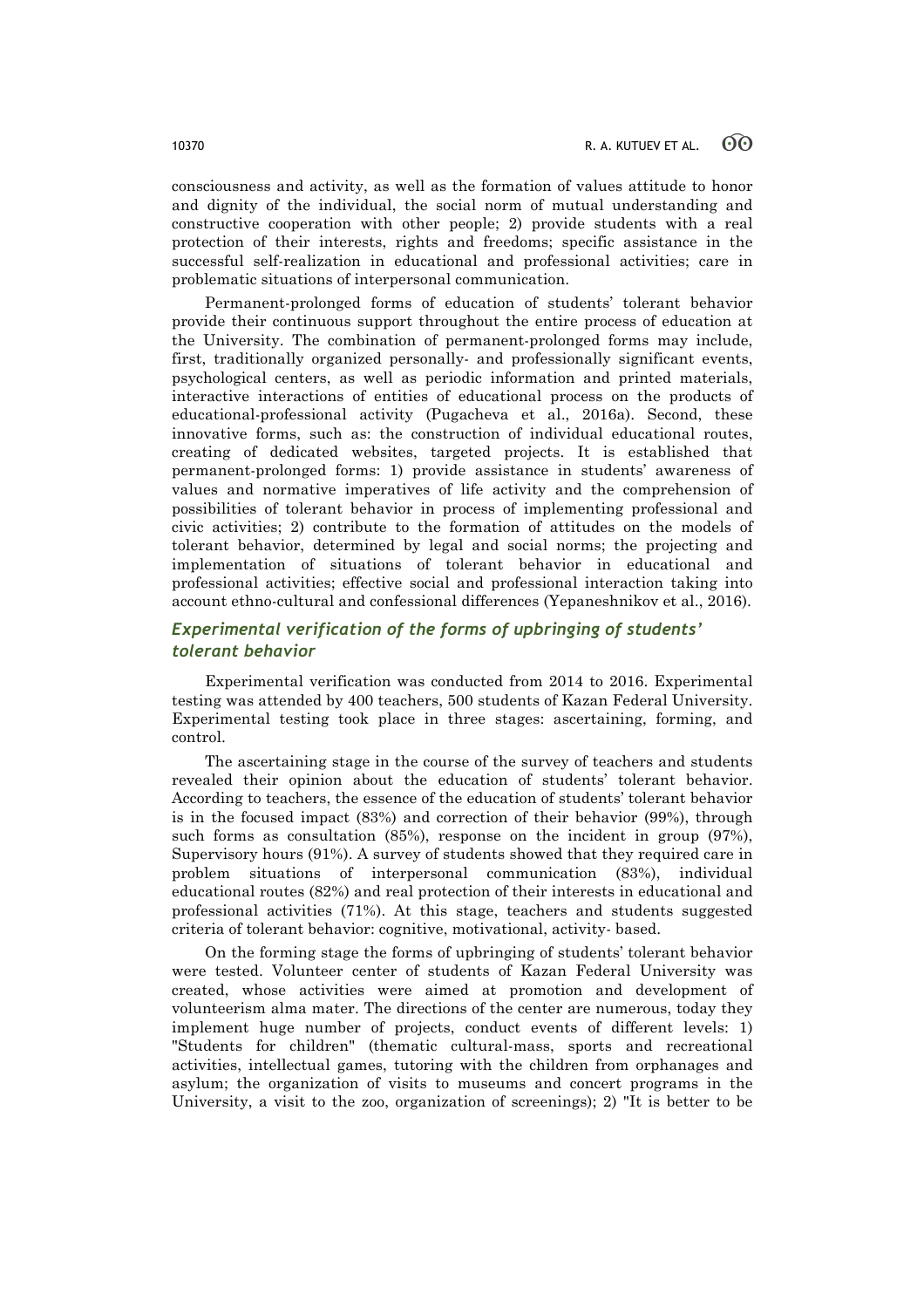kind in the world" (fundraising for essentials, toiletries for babies homes, hospitals); 3) "Together we can help" ( provision of targeted assistance to disabled people, pensioners). It was found that the activities of the students' Volunteer center contribute to the formation of tolerant behavior of students as conditions for effective socialization (Petrova et al., 2016).

A Student Group of Security was created. It is a voluntary, inter-faculty social organization. The purpose of the group: the realization of activities aimed at prevention and suppression of offences in the youth environment; promotion of healthy lifestyles; civic education, respect for traditions and culture of the peoples of Russia, their historical past; the organization and holding of historical search actions; maintaining of internal order on campus; interaction with the bodies of internal Affairs for the prevention and suppression of offences in the youth environment; participation in the protection of public order at mass youth events; the organization of anti-corruption measures. It is established that the activities of the Student Security Group contributes to the formation of tolerant behavior of student's youth, development of state-public management of universities (Pugacheva et al., 2016b).

The control phase identified dynamics of tolerant behavior among students. Students were asked to rank statements (cognitive criterion), terminal (motivational criterion) and instrumental (activity-based criterion) values. Each statement, value was assigned a rank number by students (the most important – 1, the least important – 10). Dynamics of tolerant behavior among students is shown in table 2.

| Table 2. Dynamics of tolerant behavior among students, revealed in ascertaining (ascer) and |  |
|---------------------------------------------------------------------------------------------|--|
| the control (cont) stages (based on ranking)                                                |  |

| Criteria and indicators of tolerant behavior                             | ascer | contr          |
|--------------------------------------------------------------------------|-------|----------------|
| 1. Cognitive criterion                                                   |       |                |
| 1.1. The dispute can have only one correct point of view.                |       | 5              |
| 1.2. Even if I have my own opinion, I'm ready to hear other points of    |       | $\overline{2}$ |
| view.                                                                    |       |                |
| 1.3. I'm ready to accept as a family member a person of any nationality. | 8     | 7              |
| 1.4. Mixed marriages have more problems than marriages between           |       | 6              |
| people of the same nationality.                                          |       |                |
| 1.5. Refugees need in help no more than all the others local people.     | 1     | 8              |
| 1.6. Newcomers should have the same rights as the locals.                | 5     | 3              |
| 1.7. One needs to use the "strongest means" to get rid of criminals and  | 3     | 10             |
| corrupt officials.                                                       |       |                |
| 1.8. It's hard for me to imagine that my friend will be the man of       | 6     | 4              |
| another faith.                                                           |       |                |
| 1.9. I would like to become a more tolerant person towards others.       |       |                |
| 1.10. The person who committed the crime cannot seriously change for     |       | 9              |
| the better.                                                              |       |                |
| 2. Motivational criterion                                                |       |                |
| 2.1. Law and justice                                                     | 1     | 5              |
| 2.2. The life, honor and human dignity                                   | 8     |                |
| 2.3. Segregation                                                         | 10    | 10             |
| 2.4. Security, legal protection of human rights                          | 7     | 2              |
| 2.5. Individuality, self-determination                                   |       | 9              |
| 2.6. The peace in the country and in the world                           |       | 3              |
| 2.7. Communication in the family, with other people                      |       | 7              |
| 2.8. Cooperation and solidarity in solving of common problems            |       | 8              |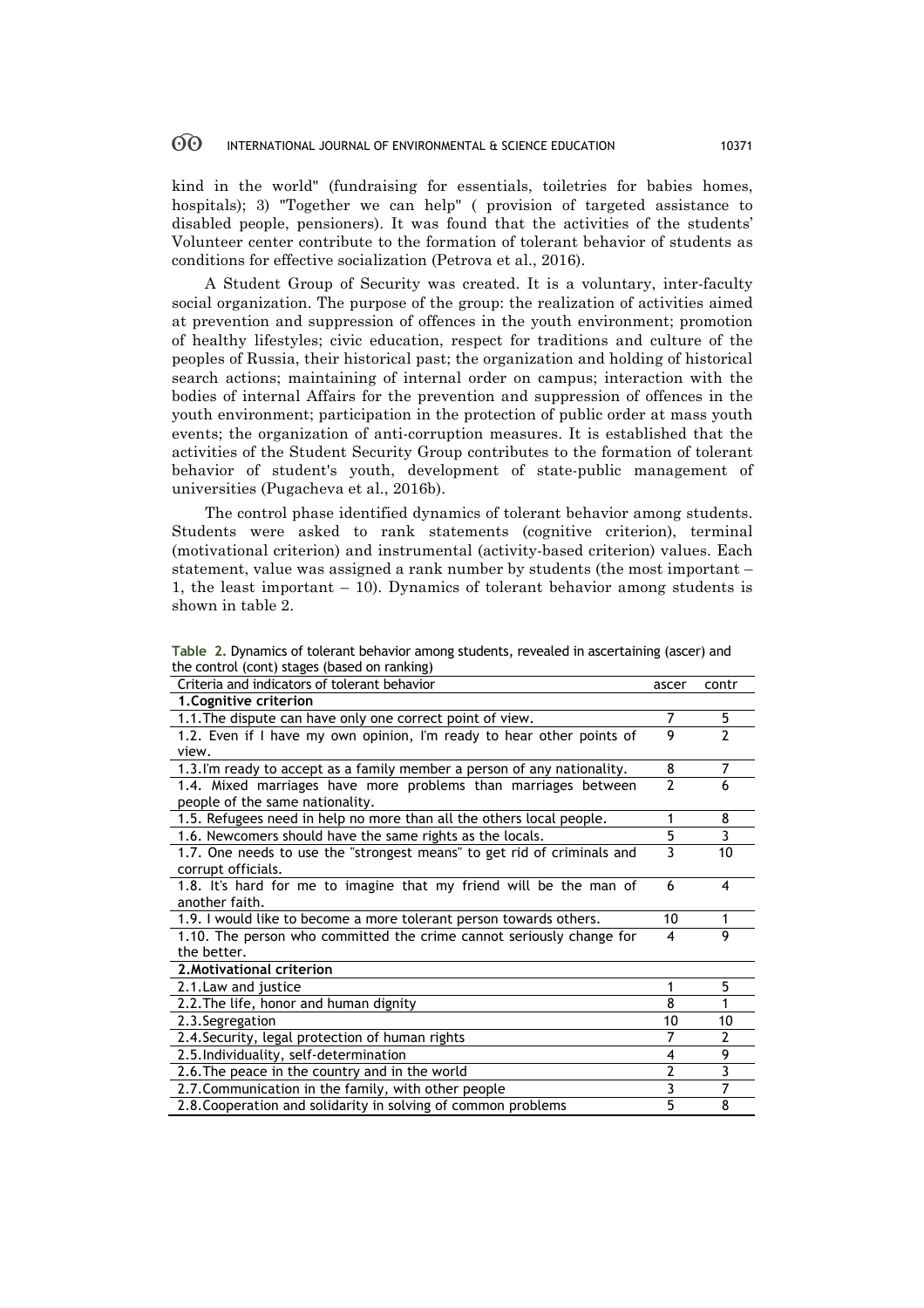| 2.9. Dialogue of cultures and partnership of civilizations | Q  |    |
|------------------------------------------------------------|----|----|
| 2.10. Equality of rights, equality of opportunities        | 6  |    |
| 3. The activity-based criterion                            |    |    |
| 3.1.Self-discipline                                        | 6  |    |
| 3.2.Support                                                |    |    |
| 3.3. Determination                                         |    |    |
| 3.4. Sanctions                                             |    | 10 |
| 3.5. Force protection of law and order                     |    |    |
| 3.6. The rule of law                                       |    |    |
| 3.7. Mutual understanding                                  | 8  |    |
| 3.8. Responsibility                                        | 5  |    |
| 3.9. Recognition                                           | q  |    |
| 3.10. Psychological stability                              | 10 |    |

Table 2 shows that the students have undergone qualitative changes. At the control stage in the first "three" they included the statements "I would like to become a more tolerant person towards others", "Even if I have an opinion, I'm ready to hear other points of view", the "Newcomers should have the same rights as local residents"; terminal values of "Life, honor and human dignity, Security, legal protection of human rights", "Peace in the country and in the world"; instrumental values of "Mutual understanding", "Responsibility", "Law and order".

# **Discussions**

To the problem of formation of students' tolerant behavior in universities a series of studies is devoted that can be divided into several groups. In studies of the first group tolerance is regarded as a personal and professional quality, the willingness of the individual to the tolerant interaction. For example, T.V. Tret'yakova (2011), defines tolerance as the personally-professional quality, including such valuable features as acceptance of the rich diversity of forms of self-expression and ways of manifestation of human individuality. A.V. Ladik (2011) considers tolerance as integrative personal quality, expressed in respect, compassion, tolerant attitude to people, their individual personal characteristics; critical understanding of social processes, reflection of which allows you to build a strategy of tolerant interaction and is realized in the unity of tolerant thinking, behavior and communication. A.M. Gur'yanov (2010) believes that tolerance is the ability of the teacher to recognize the existence of the trainees' views different from his own, to take into account their individual characteristics and physical abilities, as well as to tolerate their possible nonstandard ones in the classroom for physical education. In the totality of pedagogical conditions of tolerance formation he included: the development of psychological and pedagogical support of the process of formation of tolerance, the removal of emotional tension, a departure from teaching stereotypes in the course of resolution of specific practical situations and a number of others. In the study of N.N. Zherdeva (2011) tolerance is interpreted as integrative characteristics of a specialist, including a lack of propensity for extremism, constructive behavior in situations of professional conflict, the ability to achieve mutual understanding without violence, suppression of human dignity and the use of force in a situation of conflict of interests.

Studies of the second group are devoted to the scientific-pedagogical support of the formation and education of tolerance. For example, O.M. Gajdukova (2010) identifies two ways of development of personality: tolerant (the way of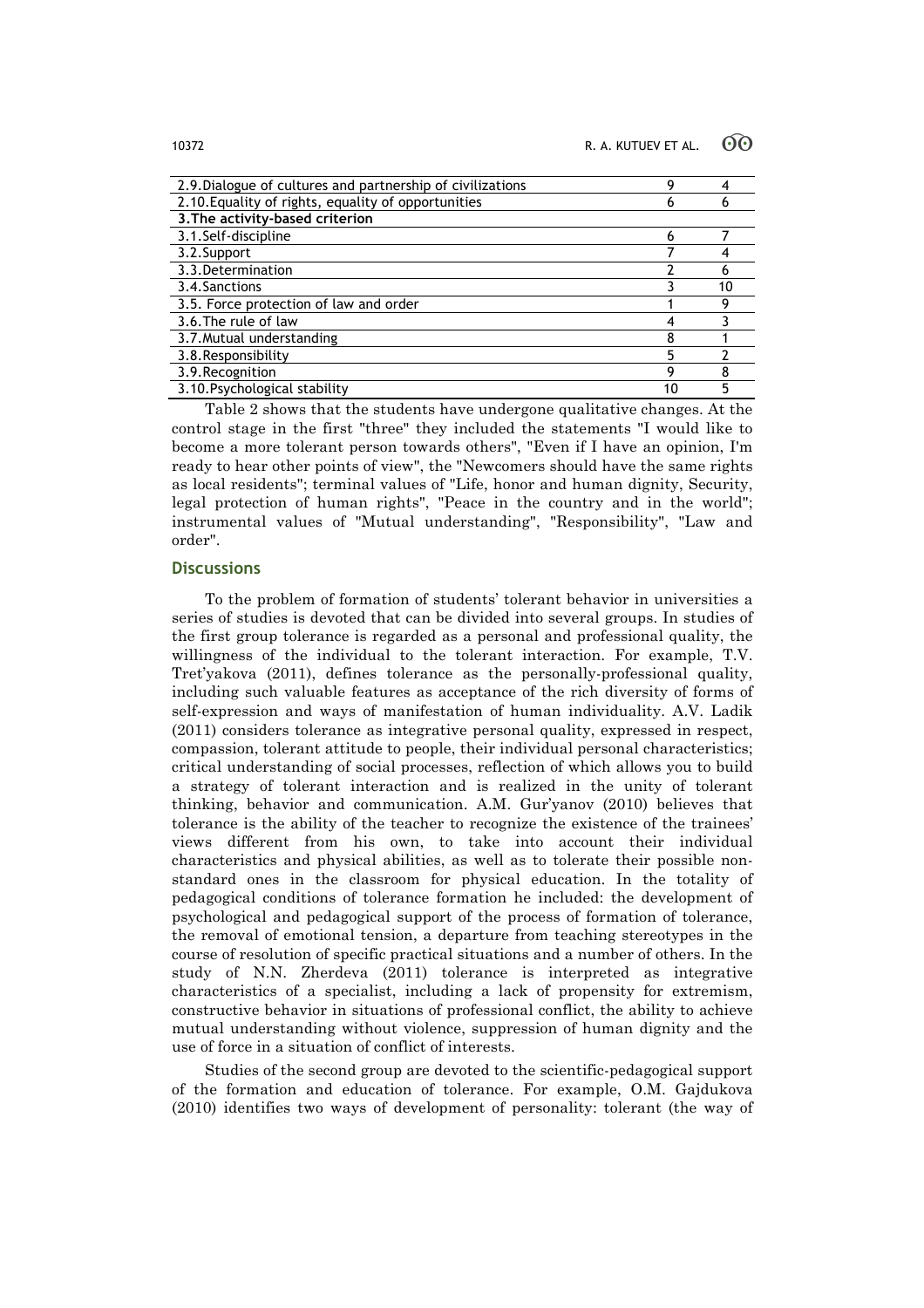man, rejected of the domination and violence, who is ready to cooperate based on consent and respect, a man with a friendly attitude to other opinions, beliefs, traditions) and intolerant (the path of men with the current notions of their own exclusiveness, a low level of education and personal culture, rejection of opposite views and customs). D.M. Abdurazakova (2009) notes that, before teaching science there is a complex problem for the development and implementation of a system of forms, means and methods for the formation of tolerance as an ideological quality of personality of the young man. In her opinion, in modern conditions the concept "tolerance" is a complex, multidimensional and ambiguous interpretation of the phenomenon, which may manifest itself in different, sometimes diametrically opposed, forms, and be filled with specific meaning depending on the context: the concept "tolerance" is used to mean "patience", "indifference", depending on the conditions of its manifestation. In the study of Yu.S. Yatsenko (2008), it is emphasized that the purpose of tolerance education of students is to enhance the needs and readiness for constructive and tolerant interaction with people, irrespective of their national, social, cultural and religious identity, beliefs, worldview, way of thinking and behavior. Principles of tolerance education may be: personal attitude for the development of tolerance; individually-personal bio-synergy principle; culturecreativity and dialogue of cultures; personalization, or reliance on the internal activity of students; creating of a tolerant environment in educational institutions; collegiality and unity based on the co-being; educating reflection. In the thesis of O.V. Isayeva (2004) tolerance is interpreted as the quality of the person representing the integrative characteristics of the cognitive (knowledge about tolerance, the characteristics of a tolerant personality), emotionalevaluative (empathy, the ability objectively to assess people), behavioral (entry into dialogic relations, the establishment of cooperation in the process of interaction) components and defining the active moral position in interaction with people (Isayeva, 2004).

In studies of the third group the models of tolerant environment's constructing and a tolerant interaction of entities of education are described. I.G. Pchelintseva (2006) notes that tolerant environment's construction implies deliberate organizational and pedagogical actions of participants of educational process on the formation of stable and sustainable conditions for the upbringing of a tolerant personality, including: awareness as granted and the need of adoption of targets for the development of a tolerant personality in the pedagogical process; formation of knowledge, attitudes and tolerant behavior's experience as stable norm of life activity. E.A. Kalach (2006) emphasizes that tolerance is an important personal and professional humanistic quality of a specialist, contributing to the successful implementation of his professional activities and, therefore, subjected to actualization in the process of his training. In the totality of pedagogical conditions of students' tolerance development she includes the organization of training and professional interaction in the system "student - student" on the basis of mutual understanding and partnership and implementation of entity-entity model of interaction in the system "teacher student" based on cooperation, goodwill and support (Kalach, 2006; Yevdokimova, 2008).

We believe that tolerance is a complex, multifaceted and multidimensional phenomenon with multiple lines of manifestation and development. Forms for upbringing of tolerant behavior of students are to provide real assistance in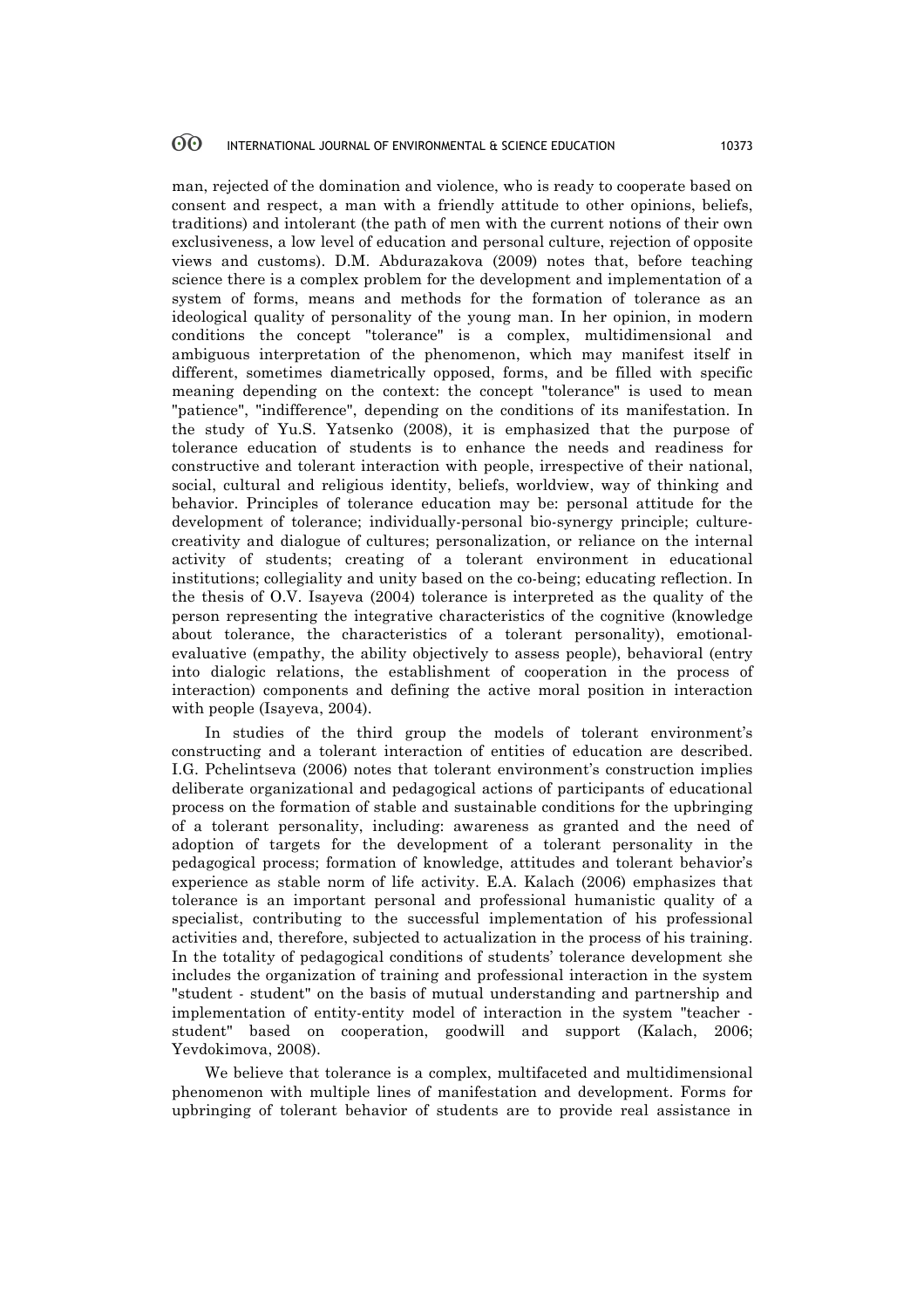specific situations and continuous support throughout the study at the University.

# **Conclusion and Recommendations**

The significance of the results obtained is that the compiled characteristics of tolerant behavior allows to allocate in its structure the subjectivity characterizing the person's ability to interact with others, constructive actions in the border situations and responsibility for their own choice; sociality, manifested in the models of social and steady behavior; educability, which provides the process of purposeful influence on the person for formation of the active-effective state of acceptance of other people, and himself. The identified forms of upbringing of tolerant behavior contribute to the formation of attitude on the model of tolerant behavior, determined by legal and social norms; effective social and professional interaction taking into account ethno-cultural and confessional differences.

It is established that the effectiveness of students involving in goal-setting, planning, organization and adjustment of the process of formation of tolerant behavior is increased when they have active positive attitude to the task; the effectiveness of the inclusion of students in the set of events encouraging understanding of the meaning of tolerance and directed to the formation of the integrity of personal qualities, attitudes, values and skills of tolerant behavior is increased, in case of their subjective importance.

The results of the study allow us to outline the prospects for further research of the problems that are connected with the identification of methods of formation of tolerant behavior of students. The paper can be useful for managers and university teachers; staff of the centers of advanced training and retraining of personnel in the selection and structuring of contents for qualification improving of the teaching staff of universities.

### **Disclosure statement**

No potential conflict of interest was reported by the authors.

### **Notes on contributors**

**Ruslan A. Kutuev**, PhD, Associate Professor, Vice-Rector for Science and Innovation, Chechen State University, Grozny, Russia.

**Marina G. Katicheva**, PhD, Lecturer of the Institute of Philology, Journalism and International Communication, Southern Federal University, Rostov-on-Don, Russia.

**Ilya M. Rassolov**, Doctor of Law, Professor, Head of the Department of State and Legal Disciplines of Plekhanov Russian University of Economics, Moscow*,* Russia.

**Farida V. Derdizova**, Senior Lecturer of the Department of Foreign Languages, Kazan (Volga region) Federal University, Kazan, Russia.

**Olga G. Yevgrafova**, PhD, Associate Professor of the Department of Foreign Languages, Kazan (Volga region) Federal University, Kazan, Russia.

**Igor V. Kozhanov**, PhD, Associate Professor, Chuvash State Pedagogical University named After I. Y. Yakovlev, Cheboksary, Russia

### **References**

Abdurazakova, D.M. (2009). *Theoretical and methodological bases of activity of institutions of culture and education in the development of tolerant consciousness of young multiethnic region*: PhD Thesis. Moscow: Moscow State University of Culture and Arts, 427 p.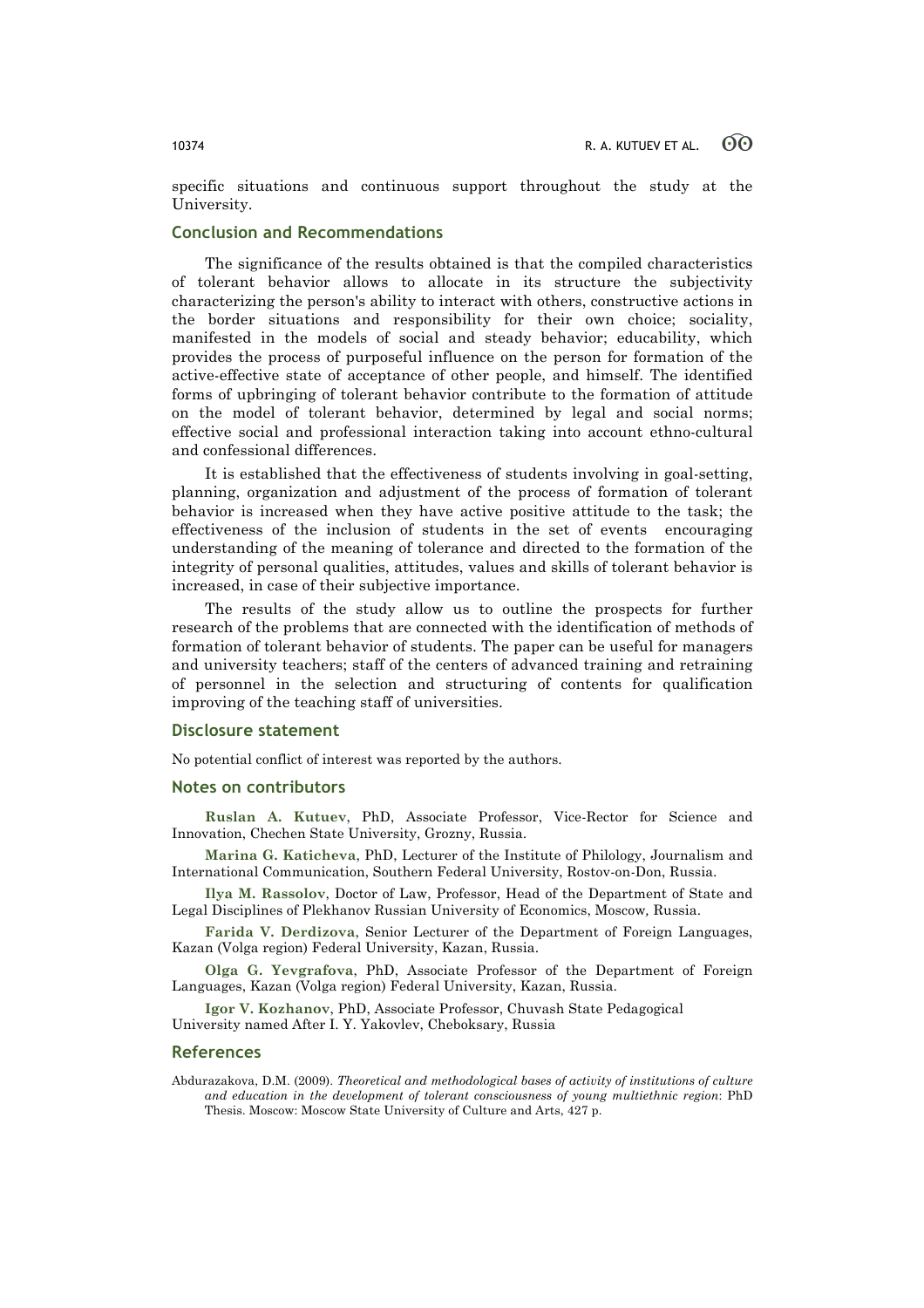Frankl, V. (1990). *Man's Search for Meaning*. Moscow: Progress, 368 p.

- Gajdukova, O.M. (2010). *The development of tolerance as a value orientation of cadets of high schools of the Russian Interior Ministry in the system of vocational education*: PhD Thesis. Barnaul: Altai State Pedagogical Academy, 176 p.
- Gur'yanov, A.M. (2010). *The development of tolerance among teachers of physical training in the conditions of post-graduate education*: PhD Thesis. Uljanovsk: Ulyanovsk State university, 230 p.
- Il'ichev, L.F., Fedoseyev, P.N., Kovalev, S.M. & Panov, V.G. (1983). *Philosophical Encyclopedic Dictionary*. Moscow: Sov. Encyclopedia, 840 p.
- Isayeva, O.V. (2004). *Tolerance Education of students in the educational process of the university*: PhD Thesis. Orenburg: Orenburg State Pedagogical University, 180 p.
- Kalach, E.A. (2006). *Educational and professional interaction as a factor in the successful development of communicative tolerance of students of specialty "Public relations»*: PhD Thesis, Izhevsk: Udmurt State University, 223 p.
- Kamasheva, Y.L., Goloshumova, G.S., Goloshumov, A.Y., Kashina, S.G., Pugacheva, N.B., Bolshakova, Z.M., Tulkibaeva, N.N. & Timirov, F.F. (2016). Features of vocational education management in the region. *International Review of Management and Marketing, 6(1),* 155-159.
- Ladik, A.V. (2011). *Formation of social and cultural tolerance of future specialists*: PhD Thesis. Kemerovo: Kemerovo State University, 254 p.
- Lunev, A.N., Safin, R.S., Korchagin, E.A., Sharafutdinov, D.K., Suchkova, T.V., Kurzaeva, L.V., Nikishina, S.R. & Kuznetsova, N.A. (2016). The Mechanism of Industrial Educational Clusters Creation as Managerial Entities of Vocational Education. *International Review of Management and Marketing, 6(2*), 166-171.
- Major, F. (1998). From the stereotypes of war to the ideals of peace through culture and education. *UNESCO Director-General Message from the participants of the International Conference "From stereotypes of war to the ideals of peace through culture and education."* Moscow: Elite Club, 12-13.
- Pchelintseva, I.G. (2006). *Building of a tolerant environment in the educational space of the higher education institution*: PhD thesis. St. Petersburg: Institute of Adult Education of Russian Academy of Education, 333 p.
- Petrova, T.N., Kirillova, O.V., Sokolova, S.G., Pugacheva, N.B., Galimullina, A.F., Maksimova, O.G., Antonova, T.V. & Kozhanov, V.V. (2016). Education as the Management of Research Universities Students' Socialization. *International Review of Management and Marketing, 6(2),* 28-33.
- Pugacheva, N.B., Kirillova, T.V., Ovchinnikova, I.G., Kudyashev, N.K., Lunev, A.N., Pavlova, O.A., Kashina, S.G. & Valeyev, A.S. (2016a). The Mechanism of State-Public Management of Vocational Education in the Region. *International Review of Management and Marketing, 6(2),* 6-11.
- Pugacheva, N.B., Ezhov, S.G., Kozhanov, I.V., Kozhanova, M.B., Ogorodnikova, S.V., Oshaev, A.G., Timonin, A.I. & Goloshumova, G.S. (2016b). The model of self-realization readiness formation of research universities students in the process of civic education. *International Review of Management and Marketing, 6(1)*, 128-133.
- The Declaration of Principles on Tolerance (2016). Direct access: www.tolerance.ru/tolerdeklaraciya.php
- Tishkov, V.A. (1997). Tolerance and harmony in transforming societies. *Essays on the theory and ethnicity politics in Russia*. Moscow: Russian World, 256-274.
- Tret'yakova, T.V. (2011). *Formation of tolerance of future social teachers in higher education: ethnopedagogical approach*: PhD Thesis. Khabarovsk: Far Eastern State University of Humanities, 179 p.
- Vasil'yeva, A. (2009). *Formation of tolerant behavior of the students in the university system*. Direct access: cyberleninka.ru/article/n/formirovanie-tolerantnogo-povedeniya-u-studentov-v-sistemevuza
- Yatsenko, Y.S. (2008). *Educating students tolerance by means of intercultural communication in the process of language education*: PhD Thesis. Rostov-on-Don: Southern Federal University, 193 p.
- Yepaneshnikov, V.V., Pugacheva, N.B., Goloshumova, G.S., Kuznetsova, V.V., Dobrovolskaya, L.V., Moiseeva, L.V., Garaganov, A.V. & Litvinenko, N.A. (2016). Pedagogical Management of Civil